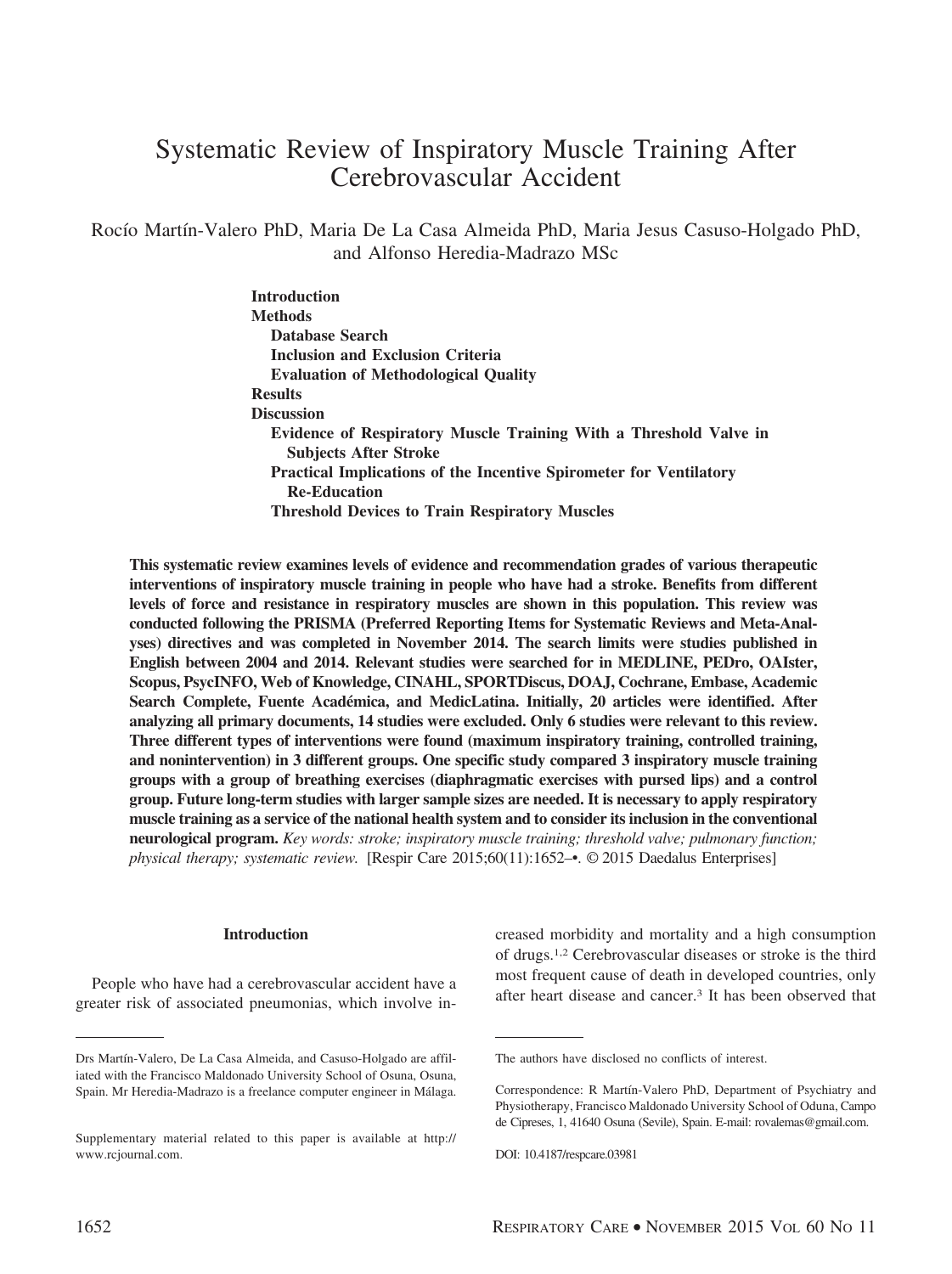subjects who have had a cerebrovascular accident have weak respiratory muscles.4 Patients after stroke show a restrictive pattern, with significant reduction in the maximum voluntary ventilation and maximum respiratory pressures coupled with an altered dynamic costal and diaphragmatic movement. Currently, nonpharmacologic treatment and therapeutic exercise training are necessary to prevent stroke-associated pneumonia to improve the effectiveness of a cough.<sup>5</sup>

Three-quarters of strokes affect patients over 65 y of age because of the aging population in the area.<sup>3</sup> Strokes are also the most significant permanent disability in Europe; therefore, strokes create a cumbersome economic load for families and the community.

There is evidence of the benefits of peripheral muscle training in subjects after stroke.6 However, there is little literature on respiratory muscle training in this population. Only a systematic review on respiratory muscle training in neurological subjects exists.7 No large-scale studies have been conducted using threshold pressure devices during breathing exercises in subjects after stroke. Several studies showed consistent results according to the use of inspiratory exercises with threshold devices to improve the strength of respiratory muscles; however, these studies had small sample sizes.<sup>8,9</sup>

A 4-week study combined inspiratory exercises and expiration with pursed lips, which significantly improved Tiffeneau index ( $FEV<sub>1</sub>/VC$ ), total volume, and inspiratory capacity.10 Undoubtedly, subjects seated with the spine at 90° had better mobility in the thoracic cage, which significantly favored better maximum inspiration with respect to the supine position.11 Furthermore, it was observed that the therapeutic inspiratory muscle training intervention had functional effects on the recovery of subjects after stroke.<sup>4</sup> There are studies that support inspiratory muscle training interventions5,8-10,12; however, more studies are needed to determine whether patients who have had a cerebrovascular accident can improve respiratory muscle strength and endurance to improve their quality of life.

The main aim of this review was to detect the level of evidence and grade of recommendation according to the inspiratory muscle training interventions of subjects after stroke. Therefore, it is necessary to develop the most appropriate protocol to improve respiratory muscle weakness and pulmonary function according to the aims of the respiratory therapist and physiotherapists.

#### **Methods**

## **Database Search**

This review was performed following the guidelines of PRISMA (Preferred Reporting Items for Systematic Reviews and Meta-Analyses; [www.prisma-statement.](http://www.prisma-statement.org/statement.htm) [org/statement.htm,](http://www.prisma-statement.org/statement.htm) *Accessed July 28*, 2015),<sup>13</sup> The initial search was carried out in January and February 2014 and was completed with a new search to update the review in November 2014. The literature searches were performed to identify all possible studies that could help answer the research question. MEDLINE, PEDro, OAIster, Scopus, PsycINFO, Web of Knowledge, CINAHL, SPORTDiscus, DOAJ, Cochrane, Embase, Academic Search Complete, Fuente Académica, and MedicLatina were searched. In addition, the search was performed in a relevant bibliographic database. Twenty articles were identified in this systematic review. All reference lists of the revised articles were reviewed. Abstracts published in conferences and congresses were also considered.

Two reviewers performed several searches in the databases. The following combinations of key words were used: stroke, cerebrovascular accident, threshold valve, respiratory muscle training, respiratory exercises, and threshold training of inspiratory muscles. The limits of searches were studies published in English between 2004 and 2014.

# **Inclusion and Exclusion Criteria**

Inclusion criteria were considered using the PICO (population, intervention, control/comparison, and outcome variables) model. First, subjects who were included had experienced a moderate or severe stroke according to the National Institutes of Health Stroke Scale with a score of 5–25 at the time of admission.14 Second, the intervention included inspiratory exercises of different intensities and duration through resistance, which was controlled by a threshold valve adapted to the needs and changes of people after stroke as soon as subjects progressed through the study. Third, different types of studies were included: 2 randomized trials, 3 cross-sectional studies, and a pilot study. Furthermore, 3 different types of interventions were included (maximum inspiratory training, controlled intervention, and nonintervention)8 in 3 different groups. One group (control group) carried out a neurological rehabilitation program (NRP) simultaneously with respiratory muscle training at a constant load of 10%, the second group carried out a NRP program and expiratory muscle training with resistance at 50%, and the last group carried out a NRP and inspiratory muscle training with resistance at 50%.5 There also was a study with 3 groups that compared inspiratory muscle training with a group of breathing exercises combined with diaphragmatic exercises with pursed lips and a control group.9

Finally, the outcome measures included functional maximum inspiratory pressure  $(P_{I_{max}})$ ,<sup>8</sup> maximum expiratory pressure ( $P_{E_{\text{max}}}$ ), respiratory muscle strength, FVC,<sup>5</sup> inspiratory capacity, and forced expiratory peak.<sup>5,9</sup> Other functional outcome measures, such as Nottingham Health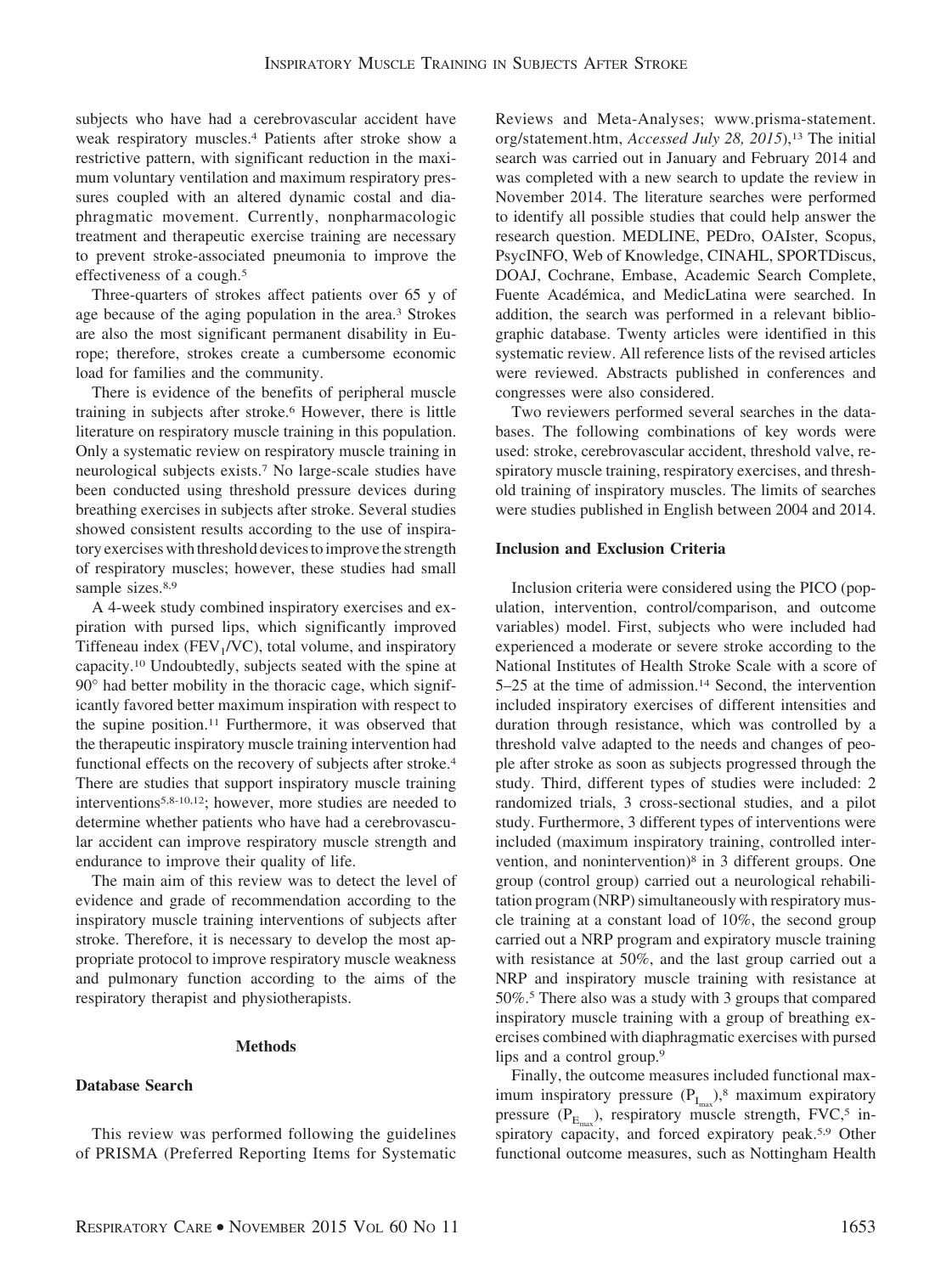| Table 1. |  | Evaluation of Methodological Quality of the 6 Selected Studies |  |  |  |  |  |
|----------|--|----------------------------------------------------------------|--|--|--|--|--|
|----------|--|----------------------------------------------------------------|--|--|--|--|--|

| Section/Theme                                                  | Britto et al <sup>8</sup> | Sutbeyaz et al <sup>9</sup> | Kulnik et al <sup>5</sup> | Polese et al <sup>19</sup> | Silva et $al^{20}$ | Pinheiro et al $21$ |
|----------------------------------------------------------------|---------------------------|-----------------------------|---------------------------|----------------------------|--------------------|---------------------|
| Eligibility criteria                                           | Yes                       | Yes                         | Yes                       | Yes                        | Yes                | Yes                 |
| Randomization                                                  | Yes                       | Yes                         | Yes                       | N <sub>o</sub>             | N <sub>o</sub>     | N <sub>o</sub>      |
| Allocation concealed                                           | Yes                       | Yes                         | Yes                       | N <sub>o</sub>             | N <sub>0</sub>     | N <sub>o</sub>      |
| Baseline comparability                                         | Yes                       | Yes                         | N <sub>0</sub>            | N <sub>o</sub>             | N <sub>o</sub>     | N <sub>o</sub>      |
| Subject blinding                                               | Yes                       | N <sub>o</sub>              | N <sub>0</sub>            | N <sub>0</sub>             | N <sub>o</sub>     | N <sub>o</sub>      |
| Therapist blinding                                             | Yes                       | N <sub>o</sub>              | N <sub>0</sub>            | N <sub>o</sub>             | N <sub>o</sub>     | N <sub>o</sub>      |
| Evaluator blinding                                             | N <sub>0</sub>            | N <sub>o</sub>              | N <sub>0</sub>            | N <sub>o</sub>             | N <sub>o</sub>     | N <sub>o</sub>      |
| Appropriate continuation                                       | No                        | N <sub>o</sub>              | N <sub>0</sub>            | N <sub>0</sub>             | N <sub>o</sub>     | N <sub>0</sub>      |
| Intention to treat                                             | N <sub>o</sub>            | Yes                         | N <sub>0</sub>            | N <sub>o</sub>             | N <sub>o</sub>     | N <sub>o</sub>      |
| Comparison between groups                                      | Yes                       | Yes                         | Yes                       | Yes                        | Yes                | Yes                 |
| Specific measurements and variability                          | Yes                       | Yes                         | N <sub>o</sub>            | Yes                        | Yes                | Yes                 |
| Total                                                          | 8                         | 7                           | $\overline{4}$            | 3                          | 3                  | 3                   |
| The eligibility criteria do not contribute to the total score. |                           |                             |                           |                            |                    |                     |

Profile and a self-report questionnaire measuring the level of maximum physical activity,<sup>8</sup> were also included.

Studies were excluded if subjects had cognitive difficulties or an intracranial pressure increase.<sup>5</sup> In addition, studies were also excluded if the respiratory intervention focused on drainage techniques or aerobic training of peripheral muscles without respiratory muscle training with thresholds valves or only on ventilatory exercises with an incentive spirometer. Six studies were examined after subsequent selection based on the title and abstract. The excluded studies are listed in Appendix 1 (see the supplementary materials at http://www.rcjournal.com).

## **Evaluation of Methodological Quality**

Twenty relevant articles were found in the main databases. Six original studies were examined after subsequent selection based on the title and abstract. After analyzing all primary documents, 6 studies were relevant to this review: 2 randomized controlled clinical trials, 3 cross-sectional studies, and a pilot study. Fourteen articles were excluded because they did not reference inspiratory training with threshold valves in subjects with stroke.

The methodological quality of the 6 studies was evaluated using the PEDro scale.15-17 Two independent reviewers (RM-V and MJC-H) completed the checklist based on the PEDro scale. This scale  $(0-10)$  is based on a list developed by Verhagen et al.18 The internal validity of the randomized controlled trials was evaluated. A study with a PEDro score of  $\leq 6$  is considered to have a level 1 of evidence  $(6-8 = \text{good}, 9-10 = \text{excellent})$  and a study with a score of  $\geq$ 5 is considered to have a level 2 of evidence  $(4-5 = \text{acceptable}, \leq 4 = \text{poor}).^{17}$ 

Studies included in this review had PEDro scores of 3–8, as shown in Table 1. Studies were considered of high enough methodological quality if they had a score of at

least 5. This was based on the fact that studies with a score closer to 4 did not employ a triple-blind methodology (subject, evaluator, and treatment provider). Applying this evaluation, 2 randomized controlled trials were found to have scores of 7 and 8, respectively; the pilot study had a score of 4; and the 3 cross-sectional studies each scored a 3. The grades of recommendation are listed in Table 2.

#### **Results**

The main findings of this review are presented in Table 1, an evaluation of the methodological quality of the studies selected according to the PEDro scale. Table 2 shows the articles reviewed regarding the effectiveness of inspiratory training in subjects after stroke. Three articles were found that included information about spirometers.10,12,22 In these articles, respiratory muscle training, performed using threshold pressure load in inspiratory muscles, was included.23 A meta-analysis of the data from the randomized clinical trials was included in this review and is presented in Figure 1.

## **Discussion**

This systematic review summarizes the levels of evidence and recommendation grades of different therapeutic respiratory muscle training interventions in subjects after stroke. It has been observed that respiratory muscle training can improve respiratory muscle strength  $(P<sub>I</sub>$ ) and inspiratory muscle endurance (IME) in this population. These findings support the benefits found in subjects with multiple sclerosis<sup>24</sup> and COPD.<sup>25</sup> In addition, 3 cross-sectional studies were found19-21 recommending the inclusion of respiratory muscle training in the PR program for subjects after stroke.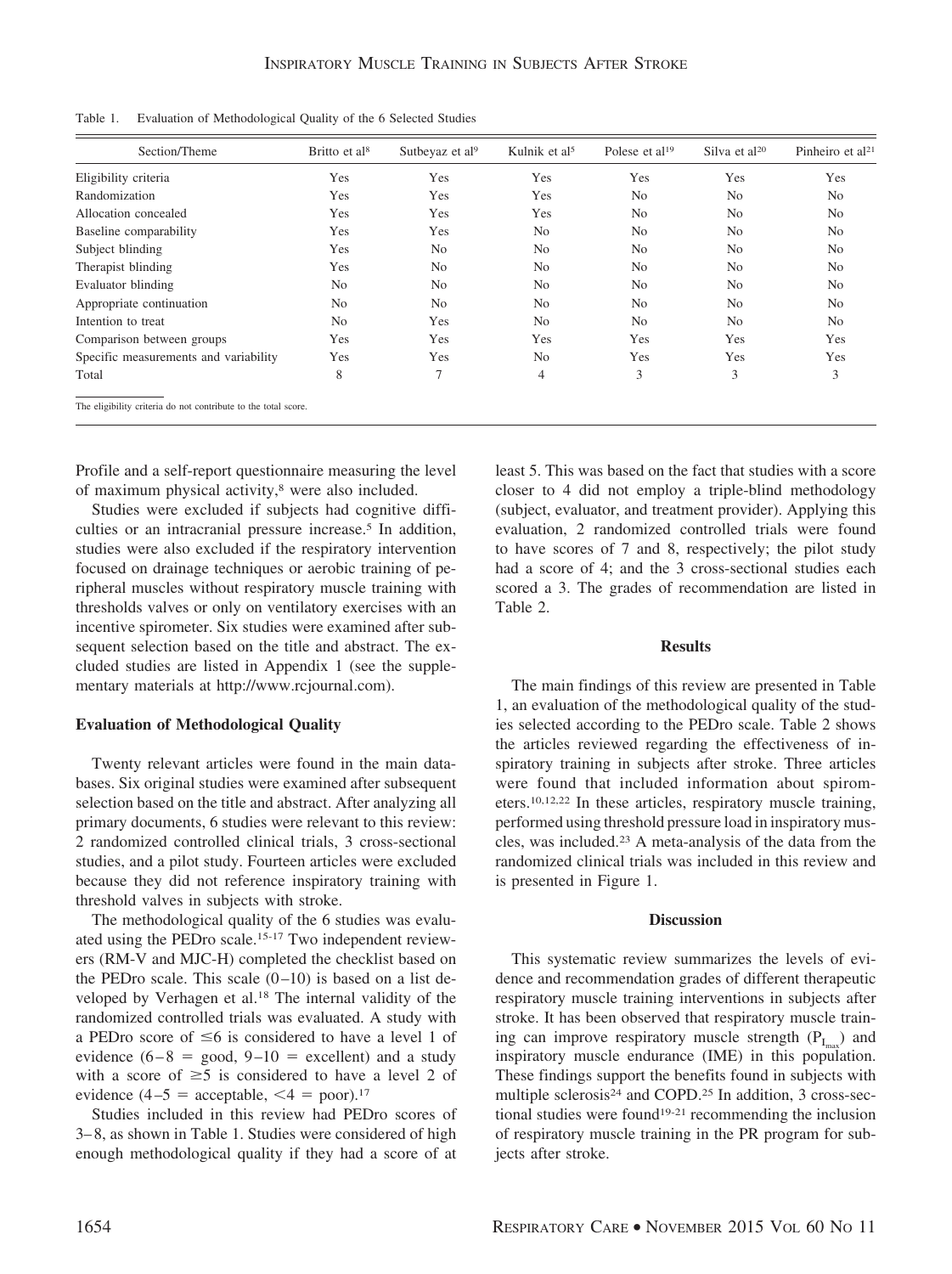| Reference                   | PEDro $(n)$ , Type of<br>Evidence,<br>Recommendation<br>Grade | Main Intervention                                                                                                                                                                                        | Clinical Outcome<br>Measures                                                                                      | Self-Reported Outcome Measures                                                                                            |
|-----------------------------|---------------------------------------------------------------|----------------------------------------------------------------------------------------------------------------------------------------------------------------------------------------------------------|-------------------------------------------------------------------------------------------------------------------|---------------------------------------------------------------------------------------------------------------------------|
| Britto et al <sup>8</sup>   | PEDro $8/10$ ( $N = 21$ ),<br>RCT, A                          | 8-wk home treatment, threshold resistance<br>device supplemented with cycle<br>ergonomic training 5 times/wk, 6 sets<br>(5 min/set), 1 min between sets, 30 min/<br>d                                    | $P_{I_{max}} (P = .004)$                                                                                          | Brazilian quality-of-life questionnaire<br>and Nottingham Health Profile<br>$(P=.10)$                                     |
|                             |                                                               | Control group: training without resistance                                                                                                                                                               | Inspiratory<br>muscle<br>endurance<br>$(P=.02)$                                                                   | Scores for maximum level of<br>physical activity of 76 and 79 for<br>experimental and control groups<br>(not significant) |
|                             |                                                               | Group 1, inspiratory muscle training at<br>30% $P_{I_{max}}$                                                                                                                                             | $FEV_1 (P = .050)$<br>FVC $(P = .78)$                                                                             |                                                                                                                           |
| Sutbeyaz et al <sup>9</sup> | PEDro $7/10$ ( $N = 45$ ),<br>RCT, A                          | 6-wk neurological rehabilitation program<br>supplemented with threshold resistance,<br>6 times/wk, 6 sets (5 min/set), 2 times/<br>$d(15-min/\text{session})$ , 30 min/d, 1 min<br>break between session | $P_{I_{max}}$ ( $P < .001$ )                                                                                      | Brunnstrom stages: upper extremity<br>$(P = .69)$ and lower extremity<br>$(P = .22)$                                      |
|                             |                                                               | Control group: neurological rehabilitation<br>program + diaphragmatic exercises<br>with pursed lips                                                                                                      | $P_{E_{max}} (P = .001)$                                                                                          | Functionality in ambulation capacity<br>$(P = .48)$                                                                       |
|                             |                                                               | Intervention group 1: neurological<br>rehabilitation program + inspiratory<br>muscle training at 40% $P_{I_{max}}$ and<br>gradual increase from $5-10\%$ session to<br>60%                               | PEF $(P = .06)$                                                                                                   | Barthel Activities of Daily Living<br>Index $(P=.83)$                                                                     |
|                             |                                                               | Intervention group 2: neurological<br>rehabilitation program $+$ diaphragmatic<br>exercises with pursed lips                                                                                             | $FEV_1 (P = .01)$<br>FVC $(P=.01)$<br>$\dot{V}_{O_2}$ peak<br>improved in<br>intervention<br>group 1<br>$(P=.01)$ | Dyspnea<br>36-Item Medical Outcomes Study<br>Short Form questionnaire                                                     |
| Kulnik et al <sup>5</sup>   | PEDro: $4/10$ ( $N = 48$ ),<br>pilot study, C                 | 4-wk neurological rehabilitation program<br>supplemented with threshold resistance,<br>3 times/wk, 5 sets (10 breaths/set),<br>once/d                                                                    | $\mathbf{P}_{\mathrm{I}_{\mathrm{max}}}$                                                                          | Nottingham daily living activities<br>extended questionnaire                                                              |
|                             |                                                               | Control group: neurological rehabilitation<br>program + training 10% $P_{I_{max}}$                                                                                                                       | $\mathbf{P}_{\text{E}_{\text{max}}}$                                                                              |                                                                                                                           |
|                             |                                                               | Intervention group 1: neurological<br>rehabilitation program $+$ inspiratory<br>muscle training at 50% $P_{I_{max}}$                                                                                     | Peak expiratory<br>cough flow                                                                                     |                                                                                                                           |
|                             |                                                               | Intervention group 2: neurological<br>rehabilitation program + EMT at $50\%$<br>$\mathbf{P}_{\text{E}_{\text{max}}}$                                                                                     | FEV <sub>1</sub><br><b>FVC</b>                                                                                    |                                                                                                                           |
| Polese et al <sup>19</sup>  | PEDro: $3/10$ ( $N = 98$ ),<br>cross-sectional study,<br>C    | Comparison of strength and functional<br>capacity in chronic stroke subjects<br>according to their physical activity<br>levels: impaired, moderately active, and<br>active                               | $P_{I_{max}} (P = .13)$<br>$P_{E_{max}} (P = .40)$<br>6MWT<br>(P < .001)                                          | Human Activity Profile: impaired,<br>$<$ 53; moderately active, 53–74; or<br>active, $>74$                                |
| Silva et al <sup>20</sup>   | PEDro: $3/10$ ( $N = 29$ ),<br>cross-sectional study,<br>C    | Comparison of respiratory muscle<br>strength in elderly stroke subjects in<br>acute and chronic phases                                                                                                   | $\rm P_{I_{max}}$ $(P=.57)$<br>$P_{E_{max}} (P = .64)$                                                            |                                                                                                                           |

Table 2. Revised Articles About the Effectiveness of Inspiratory Training in Subjects After Stroke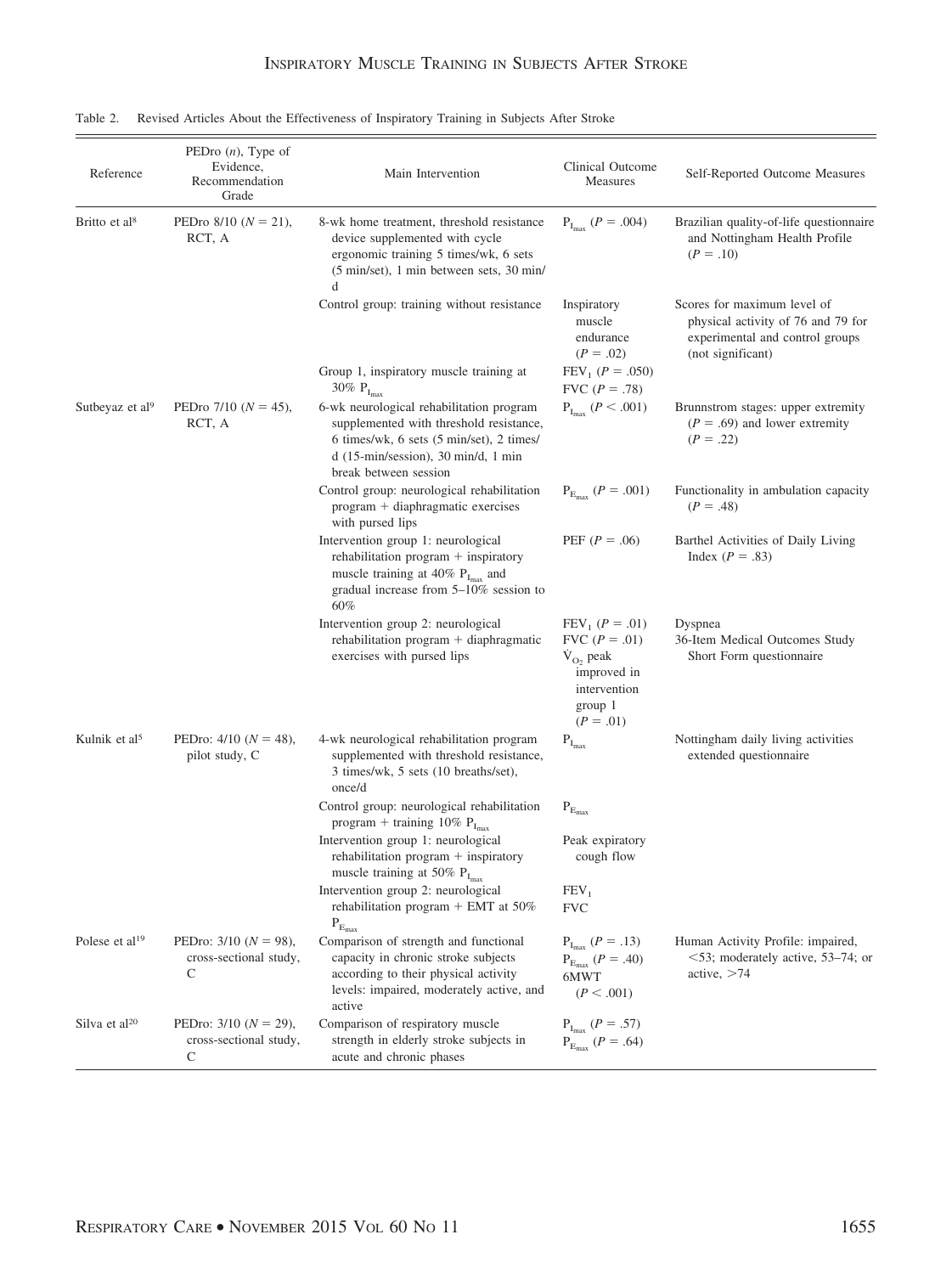Table 2. (*Continued*)

| Reference                                                                                                                                                                                                                                                      | PEDro $(n)$ , Type of<br>Evidence,<br>Recommendation<br>Grade | Main Intervention                                                                                                                                                                                                      | Clinical Outcome<br>Measures                                                                                                         | Self-Reported Outcome Measures |
|----------------------------------------------------------------------------------------------------------------------------------------------------------------------------------------------------------------------------------------------------------------|---------------------------------------------------------------|------------------------------------------------------------------------------------------------------------------------------------------------------------------------------------------------------------------------|--------------------------------------------------------------------------------------------------------------------------------------|--------------------------------|
| Pinheiro et al $21$                                                                                                                                                                                                                                            | PEDro: $3/10$ ( $N = 89$ ),<br>cross-sectional study,<br>C    | Comparison of muscle strength in chronic<br>stroke subjects according to their gait<br>speed, subjects divided into community<br>(gait speed $> 0.8$ m/s) and non-<br>community (gait speed $< 0.8$ m/s)<br>ambulators | $P_{I_{\text{max}}}(P=.04)$<br>$P_{E_{max}} (P = .25)$<br>$FEV_1 (P < .75)$<br>FVC $(P < .75)$<br>FEV <sub>1</sub> /FVC<br>(P < .75) | N/A                            |
| $RCT = randomized controlled trial$<br>$P_{I_{max}}$ = maximum inspiratory pressure<br>$P_{E_{\text{max}}}$ = maximum expiratory pressure<br>$PEF = peak$ expiratory flow<br>$\dot{V}_{O_2}$ = oxygen consumption<br>$6MWT = 6$ -min walk test<br>$N/A = none$ |                                                               |                                                                                                                                                                                                                        |                                                                                                                                      |                                |

A study19 compared respiratory muscle strength in chronic stroke subjects according to their physical activity levels and did not find statistically significant results regarding  $P_1$  and  $P_E$  outcome measures; however, a 6-min walk test showed statistically significant results regarding respiratory function in active subjects. Nevertheless, other cross-sectional research<sup>20</sup> compared respiratory muscle strength in subjects after chronic and acute stroke and showed similar weaknesses in respiratory muscles in both phases. Thus, it was suggested that a program that includes respiratory muscle training for these individuals could improve rehabilitation after stroke.

Another study compared muscle strength in chronic stroke subjects according to their gait speed. It showed statistically significant differences between groups in  $P_{I_{\text{max}}}$ , but statistically significant differences in  $P_{E_{\text{max}}}$  were not found.21 This study recommended respiratory muscle training, especially for subjects with lower functional levels.

# **Evidence of Respiratory Muscle Training With a Threshold Valve in Subjects After Stroke**

Two primary documents gave an A recommendation grade to respiratory muscle training with a threshold valve in subjects after stroke; the authors showed functional and clinically important changes in most outcome measures in each study.8,9 One study had an evidence grade of C.5

First, in the study by Britto et al,<sup>8</sup> subjects performed an 8-week training inspiratory muscle protocol at least 5 d/week for 30 min/d, starting with an intensity of 30%  $P_{I_{\text{max}}}$ and increased 2 cm  $H_2O$ . At the end of the protocol, the force  $(P_{I_m})$  and IME were significantly improved. Thus, the effect size increased to 34.4 ( $P = .05$ ), and IME increased by 17.4 ( $P = .05$ ). However, results from selfreport questionnaires (Brazilian quality-of-life questionnaire according to the Nottingham Health Profile and the maximum physical activity questionnaire) did not show significant changes. The initial characteristics of participants and questionnaires employed were not sensitive to changes. Although if specific questionnaires had been used for patients with stroke symptoms, the results obtained would have been significant.<sup>8</sup>

On the other hand, stroke subjects who performed inspiratory muscle training found improvements in dyspnea,<sup>9</sup> yet the group that carried out ventilatory re-education exercises improved only in peak expiratory flow. They carried out a program of conventional neurological rehabilitation that was supplemented by an inspiratory muscle training protocol with a threshold valve 6 times/week for 6 weeks with an initial load of 40% until they reached 60% of the  $P_{I}$ . Training was performed for 2 sessions/d, with each session lasting 15 min. After 6 weeks of the training intervention (which showed improvements in muscular inspiratory function associated with an increase in lung volume and exercise capacity), an improvement in dyspnea and quality of life was found using the 12-item Medical Outcomes Study Short Form questionnaire. However, the group that performed diaphragmatic and respiratory exercises with pursed lips and the control group did not show improvement.

Only Kulnik et al<sup>5</sup> simultaneously incorporated a neurological PR program and expiratory muscle training. In the design of this research, there were 3 different groups: a control group, which performed a PR program simultaneously with respiratory muscle training at a constant load of 10%; the second group, which carried out a PR program and expiratory muscle training with resistance at 50%; and the final group, which carried out a PR program and inspiratory muscle training with resistance at 50%.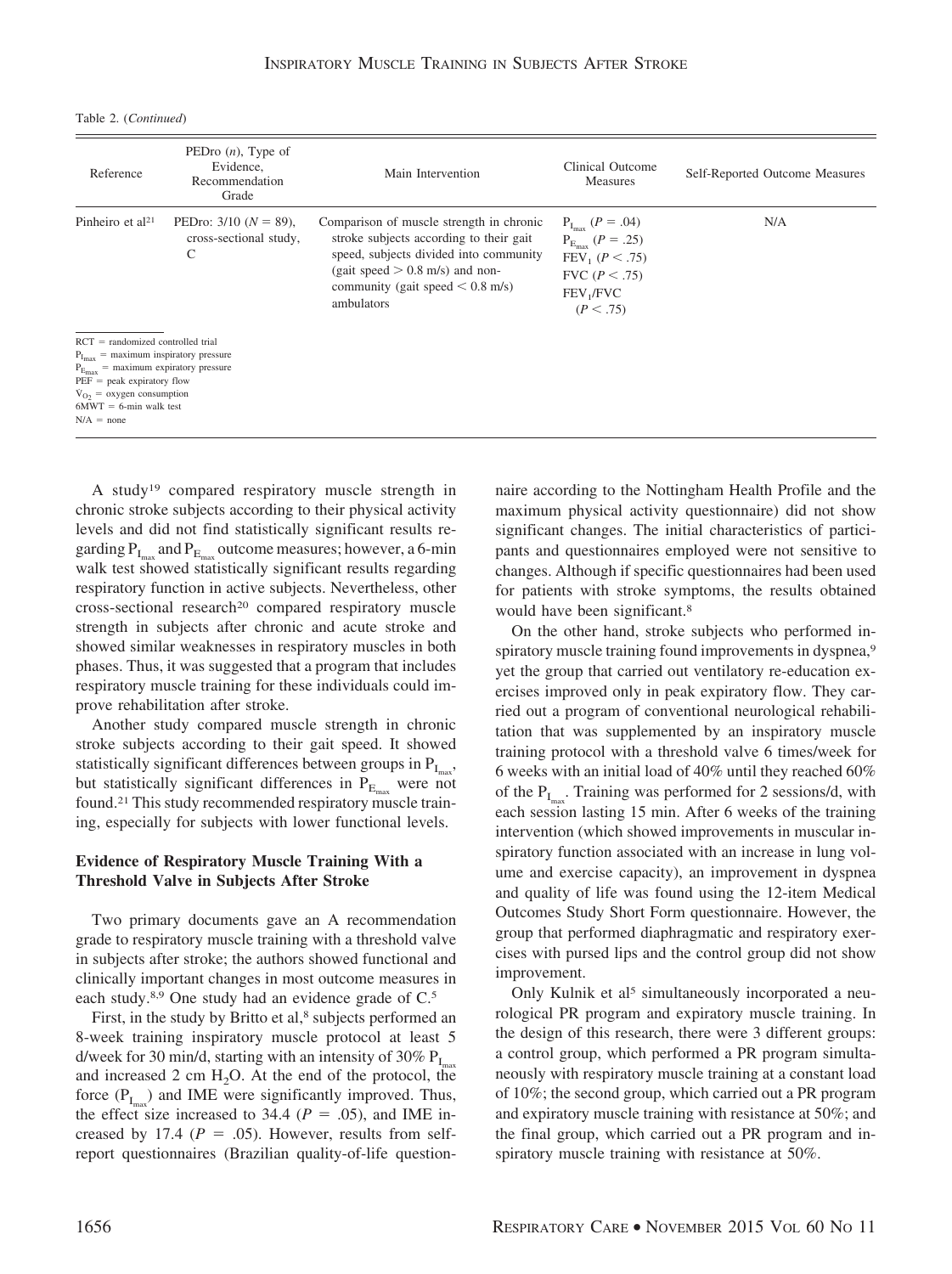

INSPIRATORY MUSCLE TRAINING IN SUBJECTS AFTER STROKE

Fig. 1. Meta-analysis of data of selected studies on  $P_{I_{\text{max}}}$  (A) and  $P_{E_{\text{max}}}$  (B).



Fig. 2. Examples of thresholds valves in respiratory training. A: Threshold IMT. B: POWERbreathe. C: PowerLung. D: ORYGEN DUAL. E: Respifit S.

# **Practical Implications of the Incentive Spirometer for Ventilatory Re-Education**

Incentive spirometers play a crucial role in preventing the reduction of mobility of the thoracic cage, and conventionally, spirometers carry out thoracic expansion.22 There are 2 types of spirometers: volume and flow.12 The incentive volume spirometer provides an increase in thoracic expansion and reduces asymmetries of these expansions.12 Thus, spirometers are recommended for patients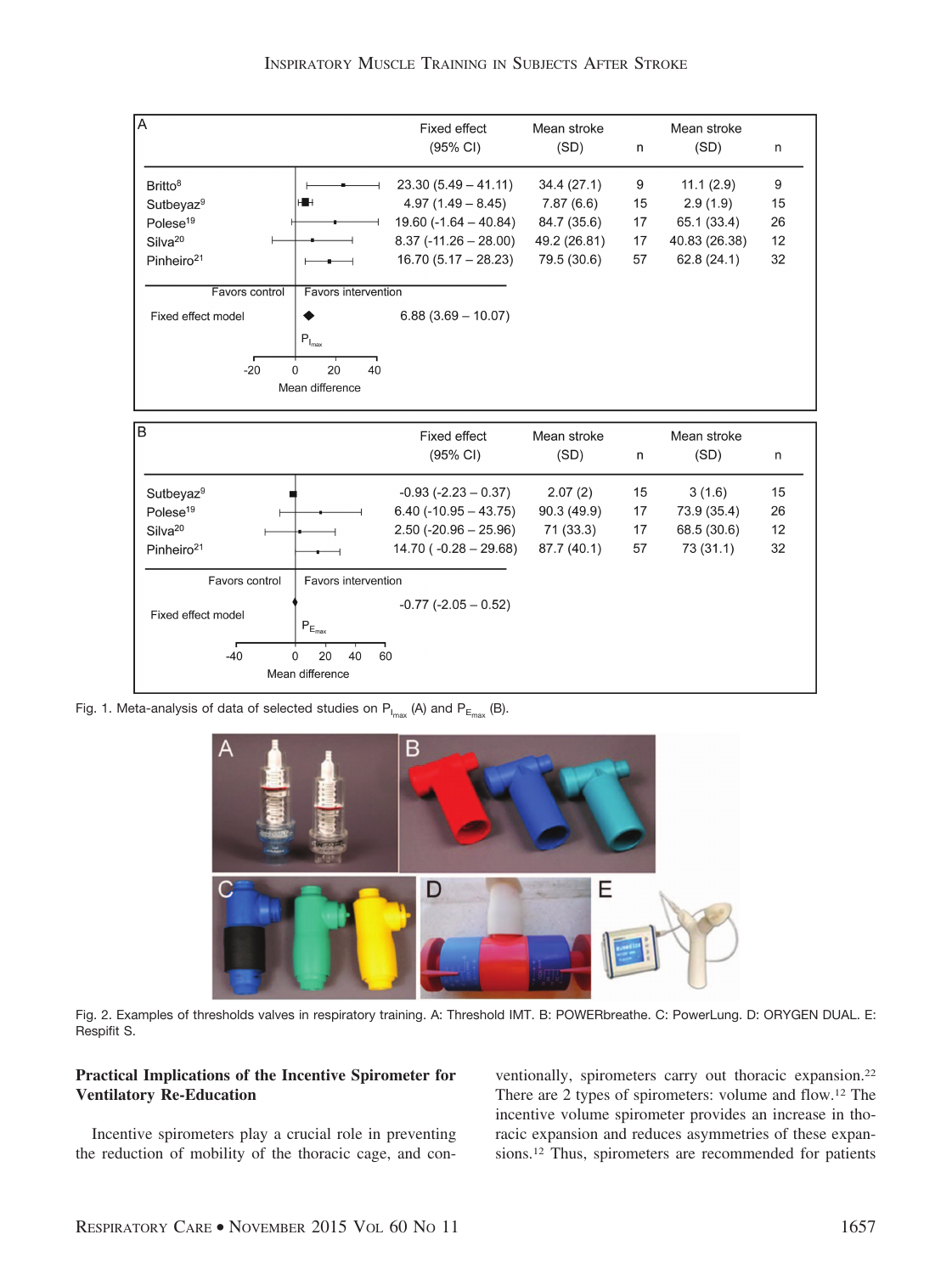undergoing stroke rehabilitation. Moreover, the incentive flow spirometer requires more muscle activity in older people because it needs to move a larger volume of air into the thoracic cage.22 Therefore, it is necessary to make a preliminary assessment of patients to consider which kind of spirometer is better suited to their age and clinical conditions.

Subjects who performed breathing exercises with spirometers showed a significant increase in peak expiratory flow.9 In addition, in a recent study, improvements in peak expiratory flow were found for inspiratory muscle training with resisted loads.<sup>5</sup>

In this search, we highlighted 3 studies regarding ventilatory re-education through conventional breathing techniques.8,10,11 In these studies, subjects completed exercises that improved breathing capacity. These exercises consisted of learning diaphragmatic breathing; for example, the physiotherapist told the subject to conduct an inspiration to fill the abdomen<sup>26</sup> or to use inspiratory exercises combined with breathing through pursed lips.10 The physiotherapist helped in proprioception work by placing his or her hand on the subject's abdomen, which facilitated the understanding of abdominal breathing. The physiotherapist used a proprioceptive signal from the breathing equipment to tell subjects when to exhale slowly.10,11

#### **Threshold Devices to Train Respiratory Muscles**

There are 5 types of available devices with respiratory valves: Threshold IMT (Philips Respironics, Murrysville, Pennsylvania), POWERbreathe (HaB International, Southam, Warwickshire, United Kingdom), PowerLung (PowerLung, Houston, Texas), Respifit S (Biegler, Mauerbach, Austria), and ORYGEN DUAL (FORUMED, S.L., Catalonia, Spain) (Fig. 2). All articles in this systematic review used the Threshold IMT device, which uses 30% of the  $P_{I_{\text{max}}}$  to 41 cm H<sub>2</sub>O (the maximum load that this device can reach).27 The great dearth of studies in this neurological field was a very limiting factor. In fact, only 6 studies on respiratory muscle training were found. Additional studies are required to advance and strengthen existing scientific evidence, which was both limited and varied in its findings. Larger sample sizes are needed to improve respiratory muscle training.

Finally, it is necessary to carry out a protocol of therapeutic respiratory muscle training interventions for 8 weeks, with a frequency of 3 or 6 d/week for one or two sessions. Each session should consist of 30 min/d or 15 min/set, 2 sets/d, with an intensity of  $30-40\%$  of  $P<sub>I</sub>$ .

#### **Conclusion**

This research has examined levels of evidence and recommendation grades of various therapeutic interventions of inspiratory muscle training in people who have suffered a stroke. It has been observed that respiratory muscle training can improve strength and endurance of respiratory muscles in these subjects. At least one 8-week intervention carried out at a frequency of 3 to 6 days/week is recommended. Each session should last between 15 and 30 minutes per set with one or 2 daily sessions per day at an intensity of 30–40% of maximal inspiratory pressure. It is necessary to use the suitable spirometer for each person. The results of this research support physiotherapy respiratory techniques in people who have suffered a stroke.

#### **REFERENCES**

- 1. Hannawi Y, Hannawi B, Rao CP, Suarez JI, Bershad EM. Strokeassociated pneumonia: major advances and obstacles. Cerebrovasc Dis 2013;35(5):430–443.
- 2. Wilson RD. Mortality and cost of pneumonia after stroke for different risk groups. J Stroke Cerebrovasc Dis 2012;21(1):61–67.
- 3. Working group on prevention guide stroke. Iberoamerican Cochrane Center, coord. Clinical Practice Guideline: primary and secondary ictus prevention. CPG (AATRM No. 2006/15). Madrid: National Health Service quality strategy. Agency Technology Assesment and Health Research; 2008.
- 4. Xiao Y, Luo M, Wang J, Luo H. Inspiratory muscle training for the recovery of function after stroke. Cochrane Database Syst Rev 2012; 5:CD009360.
- 5. Kulnik ST, Rafferty GF, Birring SS, Moxham J, Kalra L. A pilot study of respiratory muscle training to improve cough effectiveness and reduce the incidence of pneumonia in acute stroke: study protocol for a randomized controlled trial. Trials 2014;15:123.
- 6. Teixeira-Salmela LF, Olney SJ, Nadeau S, Brouwer B. Muscle strengthening and physical conditioning to reduce impairment and disability in chronic stroke survivors. Arch Phys Med Rehabil 1999; 80(10):1211–1218.
- 7. Pollock RD, Rafferty GF, Moxham J, Kalra L. Respiratory muscle strength and training in stroke and neurology: a systematic review. Int J Stroke 2013;8(2):124–130.
- 8. Britto RR, Rezende NR, Marinho KC, Torres JL, Parreira VF, Teixeira-Salmela LF. Inspiratory muscular training in chronic stroke survivors: a randomized controlled trial. Arch Phys Med Rehabil 2011;  $92(2) \cdot 184 - 190$
- 9. Sutbeyaz ST, Koseoglu F, Inan L, Coskun O. Respiratory muscle training improves cardiopulmonary function and exercise tolerance in subjects with subacute stroke: a randomized controlled trial. Clin Rehabil 2010;24(3):240–250.
- 10. Kyo Chul S, Hyun Min L, Hyeon Ae K. The effects of combination of inspiratory diaphragm exercise and expiratory pursed-lip breathing exercise on pulmonary functions of stroke patients. J Phys Ther Sci 2013;25(3):241–244.
- 11. Lee J, Seo K, Kim K. Measurement of changes in chest mobility and pulmonary functions in relation to stroke patients' positions. J Phys Ther Sci 2012;24:253–256.
- 12. Lima IN, Fregonezi GA, Melo R, Cabral EE, Aliverti A, Campos TF, Ferreira GM. Acute effects of volume-oriented incentive spirometry on chest wall volumes in patients after stroke. Respir Care 2014; 59(7):1101–1107.
- 13. Moher D, Liberati A, Tetzlaff J, Altman DG, PRISMA Group. Preferred reporting items for systematic reviews and meta-analyses: the PRISMA statement. Int J Surg 2010;8(5):336–341.
- 14. Adams HP Jr, Davis PH, Leira EC, Chang KC, Bendixen BH, Clarke WR, et al. Baseline NIH Stroke Scale score strongly predicts out-